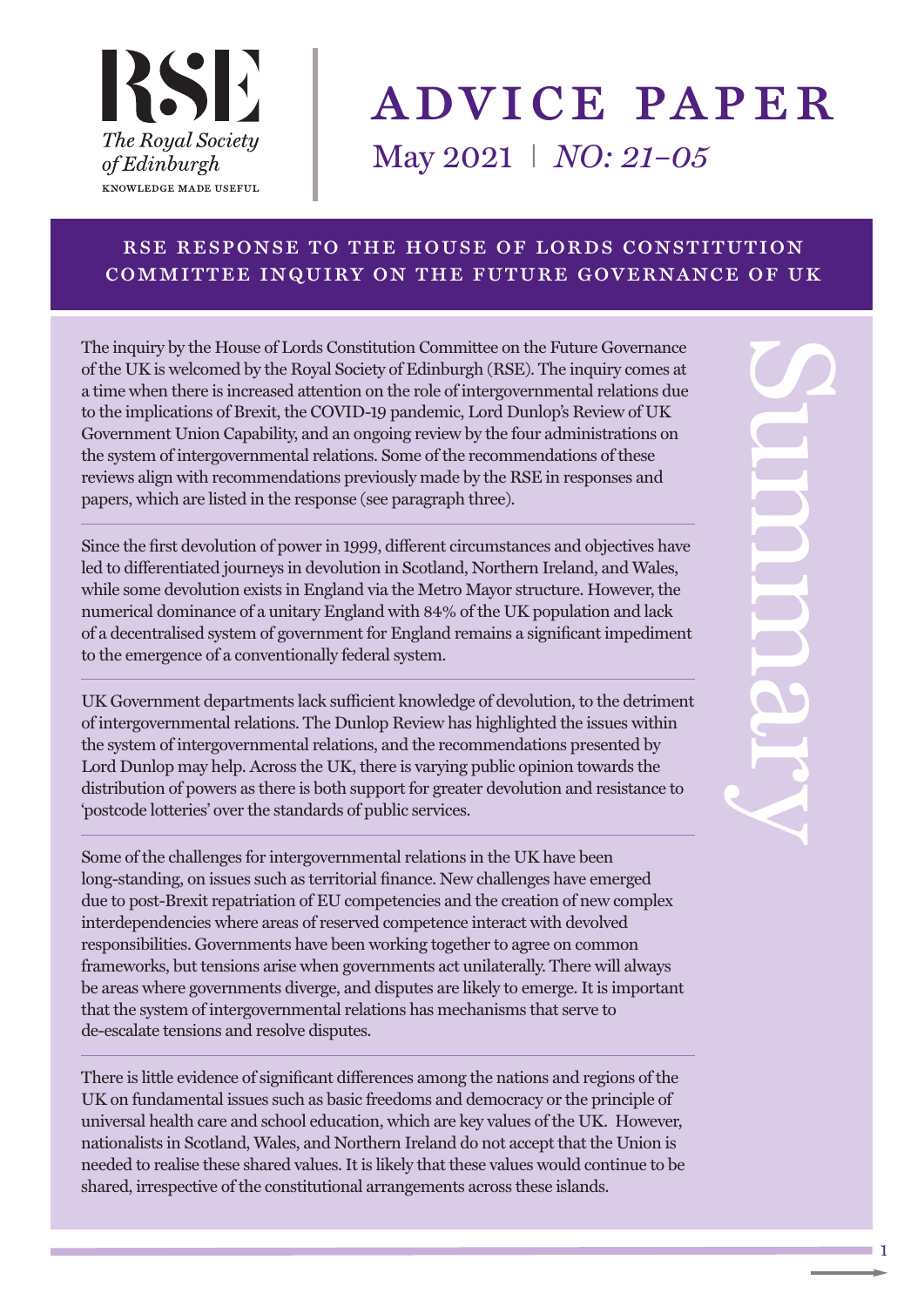The RSE recommend that consideration be given to whether the current inclusion of the Sewel convention in the devolution acts provides sufficient constitutional protection to the authority of devolved institutions.

Within the current funding arrangements there is further room for improvement. Firstly, the Barnett formula arrangements lack sufficient transparency (recently highlighted by the Public Accounts Committee). Secondly, the varying levels of devolution across the UK make it challenging to construct alternative mechanisms. In the present devolution settlement, there is quite a clear division between what is devolved and reserved. However, this is challenged by the UK Internal Market Act, City Deals and the proposed Shared Prosperity Fund, which increases UK Government funding on projects outside the Barnett formula. These developments may blur political responsibility and accountability for devolved services and distort priorities between governments. In addition, although these funding streams will be presented as new money, they are more likely to be equivalents to funding programmes in England but with money spent directly in the devolved territories rather than generating Barnett consequentials and thus increases in the block allocation.

 $\mathbf{C}$ **p** m m a r  $\prec$ 

#### **Introduction and General Comments**

- **1** The Royal Society of Edinburgh (RSE), Scotland's National Academy, welcomes the work of the House of Lords Constitution Committee around the future of constitutional settlement across the United Kingdom (UK).
- **2** The RSE has provided independent and impartial evidence-based advice to the Scottish and UK Governments and Parliaments on the UK's withdrawal from the EU. Areas on which the RSE has focused include post-Brexit public policy, regional funding and the internal market, the evolution of the UK's territorial constitution, intergovernmental relations, and common frameworks.
- **3** The RSE has published the following Advice Papers, which are of particular relevance to this consultation, with many of the themes explored remaining highly relevant and deserving of reiteration in this response:
	- Scotland and the Shared Prosperity Fund (February 2021)**1**
	- UK Internal Market White Paper (August 2020)**2**
	- Scotland and the UK Internal Market (February 2020)**3**
	- Environmental Principles and Governance Post Brexit (May 2019)**4**
	- The Future of Scottish Agriculture Post Brexit (January 2019)**5**
	- Intergovernmental Relations (November 2018)**6**
	- Common UK Frameworks (August 2018)**7**

**1** The Royal Society of Edinburgh. 2021. 'Scotland and the Shared Prosperity Fund'. URL: https://www.rse.org.uk/wp-content/uploads/2021/03/RSE-Response-to-Scotland-and-Shared-Prosperity-Fund-Inquiry.pdf

- **2** The Royal Society of Edinburgh. 2020. 'The UK Internal Market White Paper'. URL: https://www.rse.org.uk/wp-content/uploads/2020/08/UK-Internal-Market-White-Paper.pdf
- **3** The Royal Society of Edinburgh. 2020. 'Scotland and the UK Internal Market Bill'. URL: https://www.rse.org.uk/wp-content/uploads/2020/03/AP20\_03.pdf
- **4** The Royal Society of Edinburgh. 2019. 'Environmental Principles and Governance Post Brexit'. URL: https://www.rse.org.uk/wp-content/uploads/2019/05/AP19\_06. **5** The Royal Society of Edinburgh. 2019. 'The Future of Scottish Agriculture Post Brexit'. URL:
- https://www.rse.org.uk/wp-content/uploads/2019/02/RSE\_Agriculture\_SAC\_Final.pdf
- **6** The Royal Society of Edinburgh. 2018. 'Intergovernmental Relations'. URL: https://www.rse.org.uk/wp-content/uploads/2018/11/AP18-21.pdf
- **7** The Royal Society of Edinburgh. 2018. 'Common UK Frameworks'. URL:https://www.rse.org.uk/wp-content/uploads/2018/10/AP18-15.pdf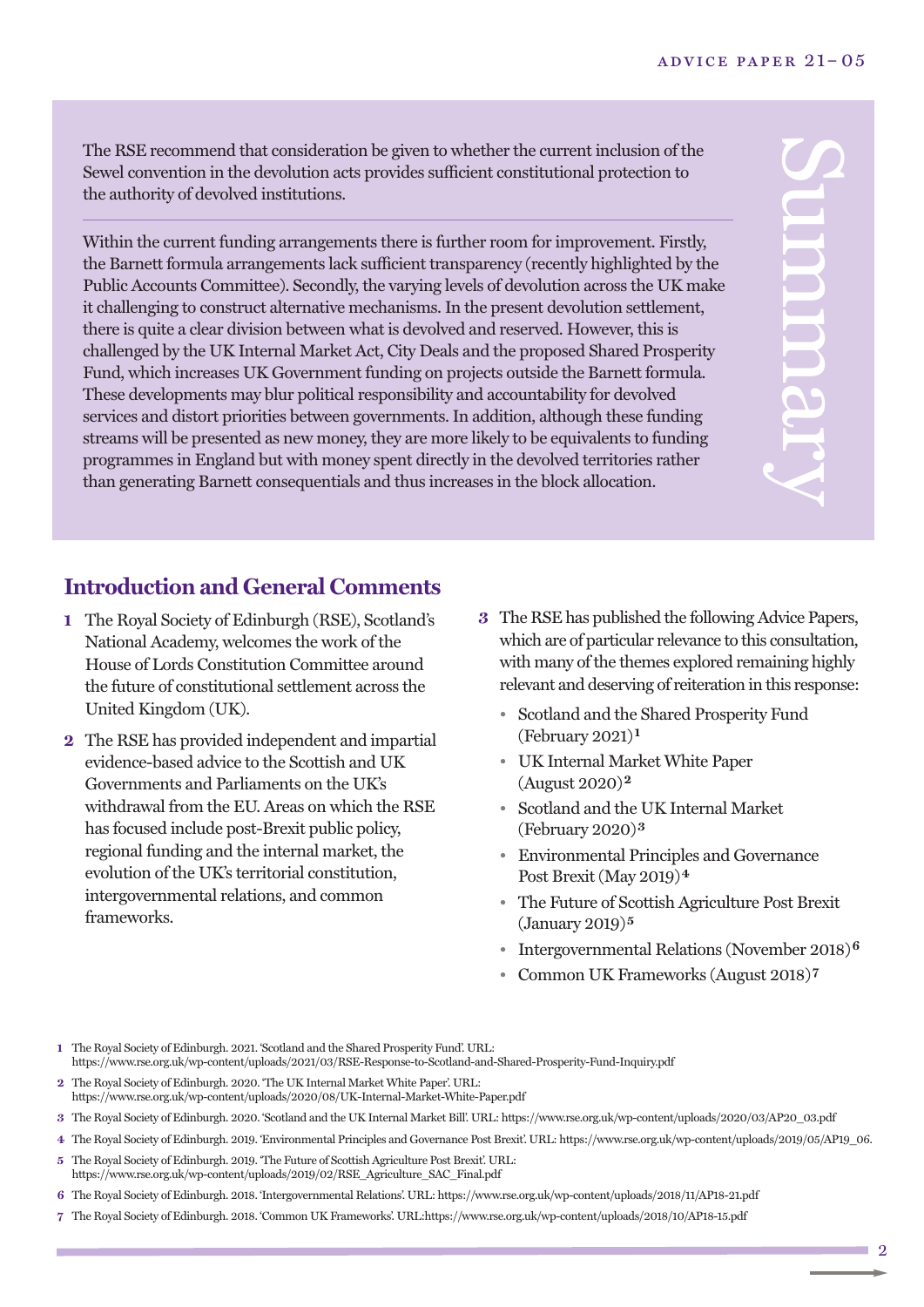- **4** The inquiry by the Committee is welcomed and has aligned with the publication of the Dunlop Review into UK Government Union Capability. **8** The Dunlop Review presented several recommendations, including:
	- A new Great Office of State in the UK Government Cabinet.
	- Anew structure supporting the separate offices of the Secretaries of State for Scotland, Wales and Northern Ireland with a single Permanent Secretary.
	- A new fund for UK-wide projects, including joint projects with devolved governments.
	- A new UK Intergovernmental Council(replacing the Joint Ministerial Committee), supported by an independent secretariat and a new, clear dispute handling process.
- **5** The inquiry also coincides with the UK Government's Progress update on the review of intergovernmental relations. **9** This makes proposals for reforms to intergovernmental processes and machinery. These include:
	- revised principles.
	- replacing the Joint Ministerial Committee with a three-tiered structure incorporating (i) portfolio engagement at official and ministerial level (ii) engagement on cross-cutting issues, including an Inter-ministerial Standing Committee and a Financial Inter-ministerial Standing Committee; and (iii) a plenary-style intergovernmental council.
	- a standing secretariat, operating independently of the administrations.
	- revised procedures for dispute avoidance and resolution.
- **6** These reviews are welcomed and some of their recommendations align with RSE's earlier representations. Our work to date has highlighted weaknesses in the UK's intergovernmental system. These pre-dated but have been amplified by Brexit, and have contributed to, and reflected, constitutional and political tensions between the UK Government and devolved governments. The RSE has consistently recommended a review and reform of intergovernmental relations, including the introduction of an independent secretariat and an improved dispute handling process.
- **7** Given the RSE's standing as Scotland's National Academy and the Society's impartiality, the response to the inquiry can only specifically answer certain questions. We do not offer recommendations on the future of English devolution. However, several of our Fellows are experts in the area and would be happy to give written or oral evidence.
- **8** Since 1999 devolved power has gradually involved more taxation powers, but also additional legislative powers. Constitutional objectives and practical circumstances have differentiated the journeys of Scotland, Wales and Northern Ireland, and the long-term direction of travel cannot be known. The 2004 North East of England referendum appears to have closed the door on at least one vision of regionalised England, although some form of regionalised England does exist through Metro Mayors. The numerical dominance of a unitary England, with 84% of the UK population, remains a significant impediment to the emergence of a conventionally federal system.
- **9** Perhaps in consequence, some of the problems that arise in relation to devolution are less about powers than about relationships. These are exacerbated by various practical difficulties associated with the detailed operation of the system. Disputes have for example arisen because of UK Government failure to consult and obtain consent to legislate in areas of devolved competence, in violation of the Sewel Convention.

## **Committee Questions:**

#### Question 1: *Is the current balance of powers within the UK optimal, or does power need to be shared differently?*

*Do any changes to the current constitutional arrangements enjoy widespread public support across the UK? What would be the impact of different constitutional arrangements?*

**10** It is unclear what the Committee means by the terms *'optimal'* and *'need'.* What balance of power is 'optimal' would be highly subjective. With this in mind, the RSE can only provide an overview of the current distribution of powers as it stands, what this means, and the extent to which it enjoys political and public support.

**<sup>8</sup>** Dunlop, A. 2021. 'The Dunlop Review Into UK Government Union Capability'. URL: https://www.gov.uk/government/publications/the-dunlop-review-into-uk-government-union-capability

**<sup>9</sup>** https://www.gov.uk/government/publications/progress-update-on-the-review-of-intergovernmental-relations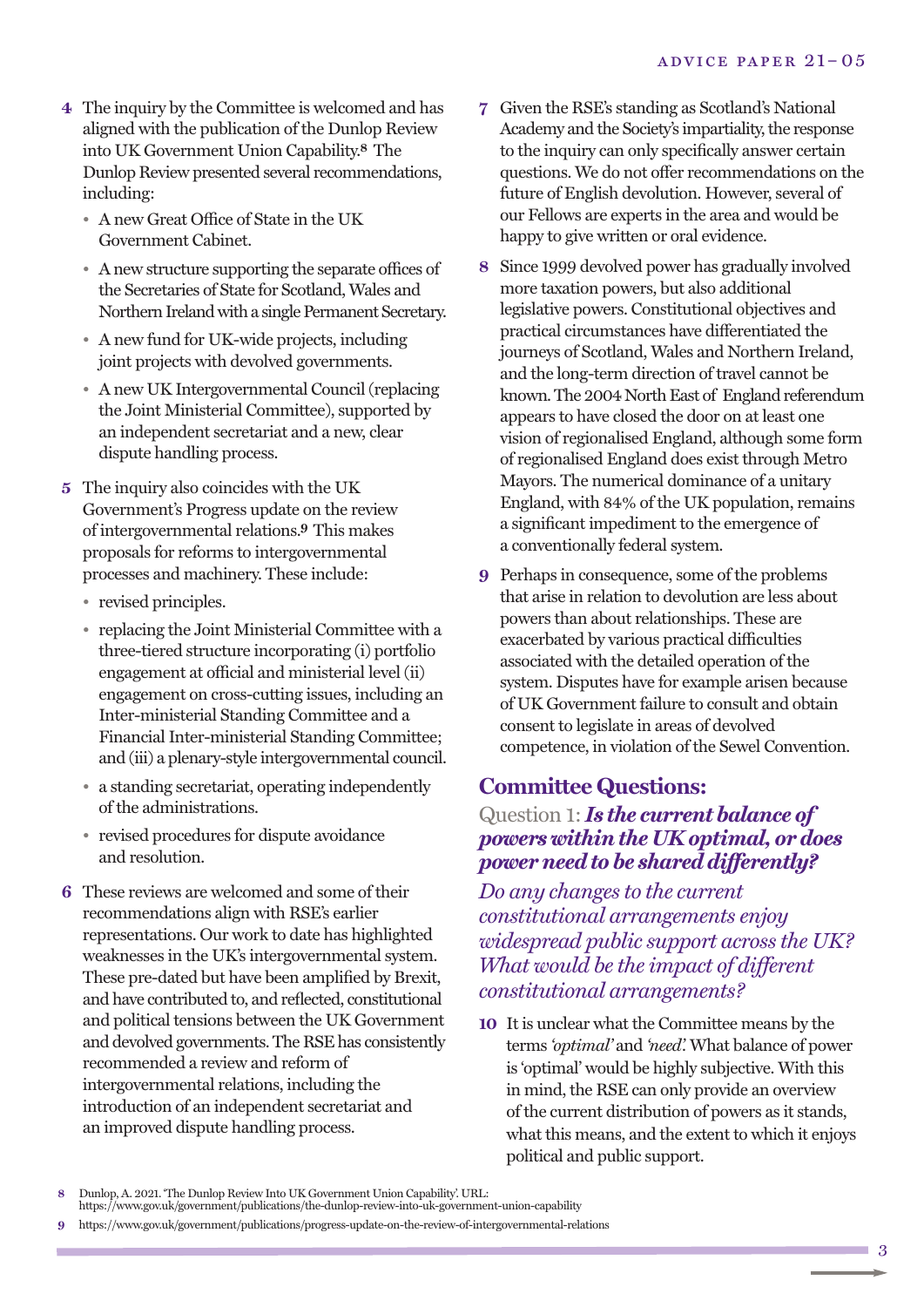- **11** As we have said in previous responses linked above, the current intergovernmental experience within the UK may be detrimental to the union itself. As the devolution settlements have evolved and changed, UK Government departments' imperfect knowledge of the role of devolved governments has affected intergovernmental relations, while political divergences have also contributed to growing mistrust. There is widespread and longstanding recognition that the system of intergovernmental relations is not fit for purpose, especially in light of the implications of Brexit for devolution and the UK's territorial constitution.
- **12** Some of these issues have been highlighted by the Dunlop Review, whose recommendations to improve intergovernmental relations we welcome. The RSE recognises that the UK and devolved governments have been engaged in a joint review of intergovernmental relations since 2018. While the recent publication indicates that some progress has been made in agreeing reforms, it is clear that areas of disagreement remain. In addition, there appears to be a widening gulf between the principles and proposals in the progress update and the practice of intergovernmental relations, especially in relation to recent developments such as the United Kingdom Internal Market Act 2020 and proposals for regional aid. These developments have contributed to a further deterioration of relationships between the administrations that revised structures alone are unlikely to restore.
- **13** There is a variation in attitudes towards the distribution of powers and resources in different parts of the UK. There is often, paradoxically, support for greater devolution and resistance to so-called 'postcode lotteries' over standards of public services. **10** The introduction of English Votes for English Laws does not seem to have reduced dissatisfaction amongst the English electorate. This dissatisfaction may stem from the relationship between culture and national identity, as it can be argued that the 'English voice' is underrepresented in the current constitutional settlement.

#### Question 2:*What are the current challenges for multilevel governance in the UK, and how can these be addressed?*

*To what extent are any challenges historical, structural, operational, political, economic or identity-driven? Are there issues about attitude, tone, and civil service capability in Whitehall and the devolved administrations? Is a cultural shift required among all concerned to adjust properly to and engage with the new constitutional landscape? Can the UK learn anything from other countries with multilevel governance structures, or from existing structures like the British-Irish Council? Should any changes be accompanied by greater inter-parliamentary scrutiny?*

**14** There are challenges with multilevel government in the UK. Some of these are long-standing challenges related to the system of territorial finance (see below). Many have emerged because of Brexit and the 'repatriation' of EU competences. Where these coincided with devolved competences, the governments have been working together to explore where common (legislative or non-statutory) frameworks were necessary.The legal underpinning provided to the UK-wide domestic market by the UK internal market legislation also creates new uncertainties over the scope of laws passed within each of the four territories. The European Union-United Kingdom Trade and Cooperation Agreement adds further complexities to the system of multi-level government, especially in relation to Northern Ireland. Brexit has also brought underlying problems around complex interdependencies where areas of devolved competence interact with reserved responsibilities, most notably in relation to international trade.

4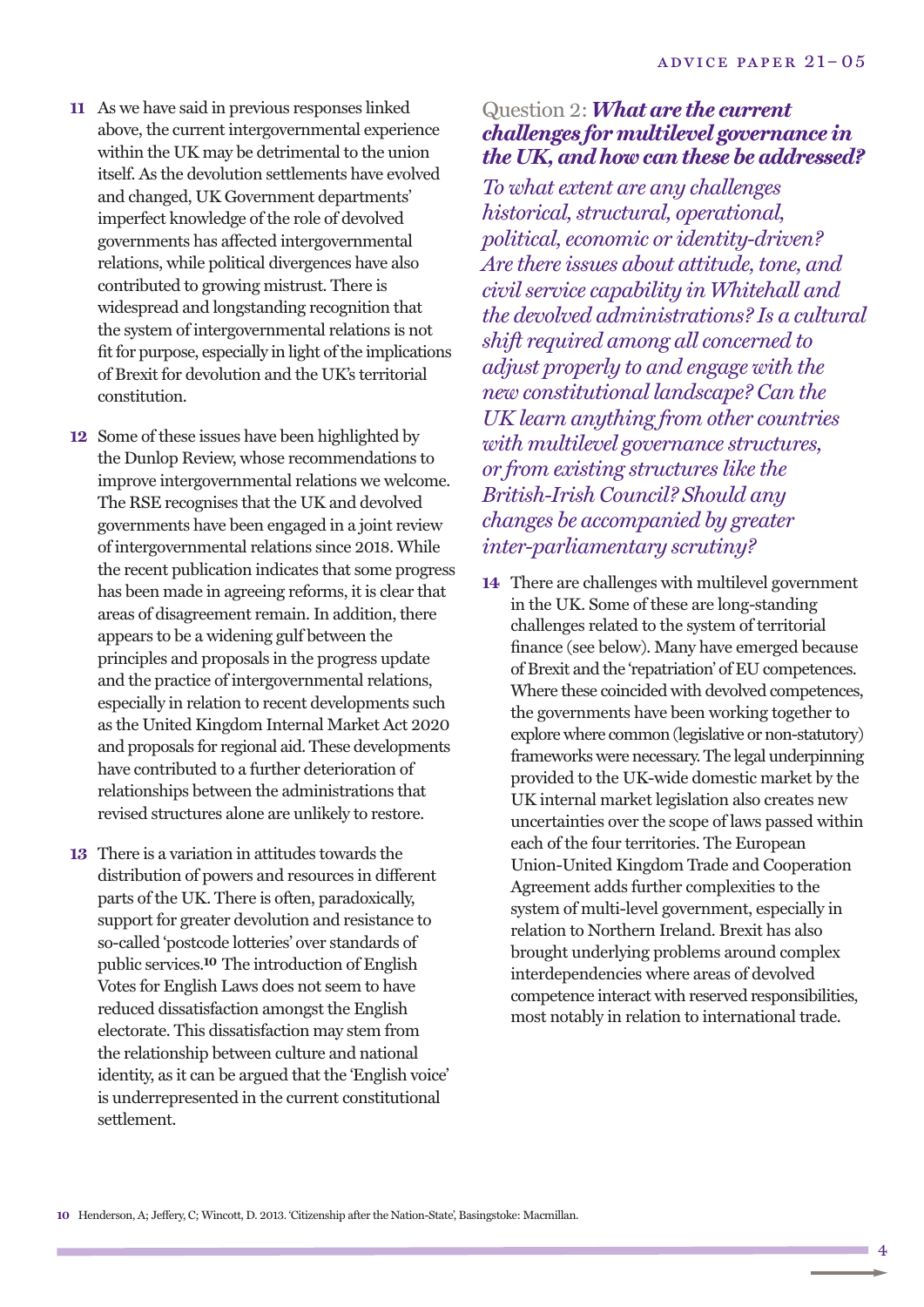- **15** A cultural shift may be required within UK Government departments and political parties to adjust appropriately to the changing constitutional landscape. Despite being 23 years into devolution, there appears to be a lack of understanding of devolution within UK Government departments, which Lord Dunlop has highlighted in his report.
- **16** The UK system of territorially devolved union is distinctive in that there is an absence of autonomy for one nation (England) and there are no easy international comparisons. However, we mention some relevant examples of multilevel government. **Canada**, with a three-tier system of federalism encompassing the federal government and parliament, provinces/ territories and municipalities, and where nationhood is sometimes contested, offers some examples of good practice. The Canadian constitution provides limited opportunities for the federal government to operate within areas of provincial jurisdiction, although this has proved contentious.
- **17** The **Spanish** system of sectoral conferences, in which decisions are taken and consensus sought, provides more formal powers and voting rights for the regions than do the UK Joint Ministerial Committees. However, the Spanish system has proven less effective in addressing demands for recognition in the regions with distinct identities and aspirations.
- **18** The biggest intergovernmental issue over the last year has been the response to the pandemic. The UK and devolved governments adopted the language of a 'four nations' approach. This did not have a consistent meaning. At some points, the governments coordinated decision making, for example, in imposing the first lockdown restrictions, agreeing restrictions around Christmas and the roll-out of vaccine programme. At other times they developed policy approaches autonomously, generating distinctive rules and frameworks (for example, 'levels' and tiers') across the UK. There is not enough evidence of the effectiveness of this approach just yet, and a review of the lessons to be learnt would be helpful.

We explored intergovernmental relations during the pandemic in our response to the ScottishAffairs Committee inquiry on 'Coronavirus and Scotland', **11** in which we drew attention to the **Australian** response to the pandemic. In Australia, the Commonwealth Government, and the governments of the states and territories created a new 'National Cabinet' to coordinate their response to the pandemic. This involves the Prime Minister, the Premiers and Chief Ministers of the states and territories and focuses more attention than usual on the federal system. **12** The Cabinet has two core functions: to coordinate decisions and actions across all jurisdictions where necessary (including procurement and overarching public health restrictions), while preserving states' abilities to pursue and own their own distinctive responses. In contrast to the centralised system of intergovernmental relations for which Australia was known previously, the National Cabinet has been genuinely intergovernmental, providing a forum for dialogue, sharing of ideas, coordinated and collective action among governments led by competing political parties. This is credited with contributing to Australia's effective Covid response and is providing the basis for broader reforms to intergovernmental relations. **13**

- **19** Unlike any of these comparators, the UK Government has a dual responsibility to represent the whole of the UK in some matters and England in others, which may contribute to the confusion and lack of understanding on the role of the devolved governments.
- **20** There should be an effective intergovernmental framework with clarity over responsibility, a reasonable level of transparency, and confidence in the process for resolving disputes, all of which can help to build trust between the governments. In the UK there remains a lack of transparency on the content and conduct of meetings. This has a detrimental effect on the ability of parliaments and the public to scrutinise intergovernmental relations and hold governments to account for their actions.

11 Royal Society of Edinburgh, 2020. 'Coronavirus and Scotland'. URL: https://www.rse.org.uk/wp-content/uploads/2020/07/AP20-07.pdf

- 12 Saunders, C. 'COVID-19: What is Australia's National Cabinet?'. University of Melbourne. 2020. URL: https://law.unimelb.edu.au/covid-19/covid-19-what-is-australias-national-cabinet
- 13 Saunders , C. 'The National Cabinet Has Worked, Can it Last?'. University of Melbourne. 2020. URL: https://pursuit.unimelb.edu.au/articles/the-national-cabinet-has-worked-can-it-last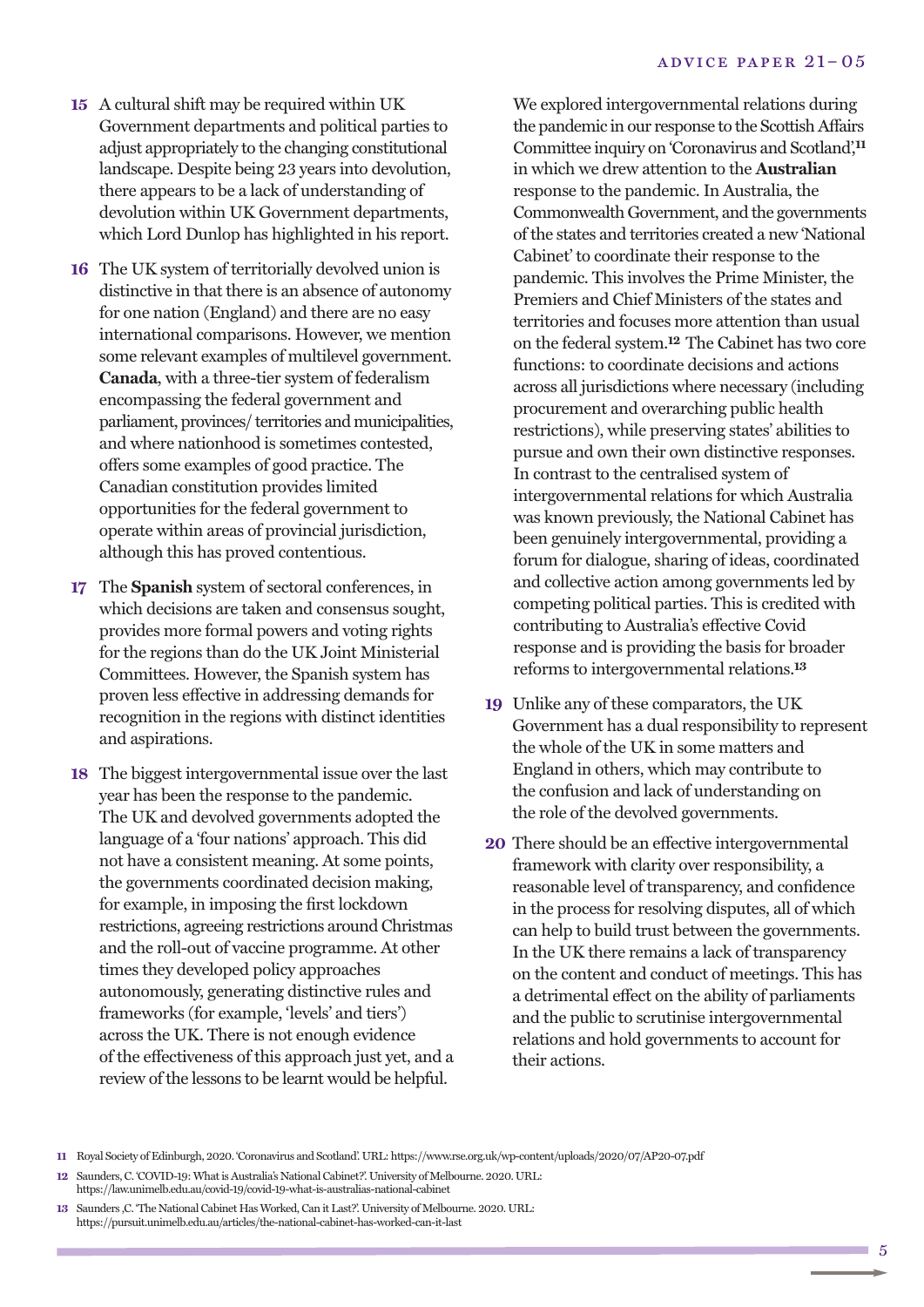**21** Within the previous responses and papers by the RSE (listed in paragraph three), we have consistently encouraged that any changes to the system of intergovernmental relations and constitutional structure should be accompanied by inter-parliamentary scrutiny; and that proposals should only be ratified when agreed by all four administrations.

#### Question 3: *Should there be a greater degree of devolution withinEngland and, if so, how should these arrangements relate to the UK as a whole?*

*Does local government in England, including the introduction of combined authorities/mayors, need to be rationalised? Should local areas enjoy greater autonomy in raising and allocating expenditure? Should there be a greater distinction between UK and 'English' government in Whitehall, and what would be the impact on the UK? What has been the impact of English Votes for English Laws in the parliamentary context and how might the current arrangements be improved?*

**22** As noted, the RSE is not in a position to offer comments or recommendations on English devolution. However, we would note that changes applied to England and its regions have consequences within the devolved nations. Furthermore, there are consequences when the UK Government does not clarify whether it is acting on behalf of England or the UK. This can impact negatively on public knowledge and understanding of the constitutional arrangements and of intergovernmental relations.

Question 4: *How well understood in its constituent parts is the UK's common purpose and the collective provision it makes? And whatimpact does this have on democratic accountability?*

*Areas of common purpose may include economic, social, trade, international relations, security, including counter-terrorism capacity and security networks, defence, and responding to international crises.*

- **23** The extent to which there is a common purpose, and what that purpose entails, is appropriately a matter of political debate, especially across the four territories of the UK. There is little evidence of large differences among the nations and regions of the UK on fundamental issues such as basic freedoms and democracy or the principle of universal health care. Nationalists in Scotland, Wales, and Northern Ireland, however, do not accept that the Union is needed to realise these common values. Despite these common values, disputes are likely as they are a normal feature of an intergovernmental system. When these give rise to disputes over competence or between administrations, there should be confidence in processes aimed at resolving these within the formal intergovernmental framework.
- **24** Specifically, each government should consider when to raise legal disputes as this can impact the perception of intergovernmental frameworks and the common purpose of the UK. For example, the current legal dispute raised by the UK Government over incorporating the UN Convention on the Rights of the Child (UNCRC) into Scots law which has been referred to the UK Supreme Court, which was passed unanimously by the Scottish Parliament at Stage 3 on 16 March 2021, **14** may be ill-advised as the convention aligns with the common values of the UK and may be damaging to the spirit of cooperation. This contrasts with the UK approach on The Hague International Protection of Adults Convention as this was ratified by the UK for Scotland and implemented into Scots law by the Scottish Parliament many years before it was legislated for by the UK Parliament for England and Wales. It has not yet been ratified by the UK Government for England and Wales and Northern Ireland. **15**

**<sup>14</sup>** https://www.parliament.scot/bills-and-laws/bills/united-nations-convention-on-the-rights-of-the-child-incorporation-scotland-bill#target4

**<sup>15</sup>** https://www.hcch.net/en/instruments/conventions/status-table/notifications/?csid=46&disp=resdn).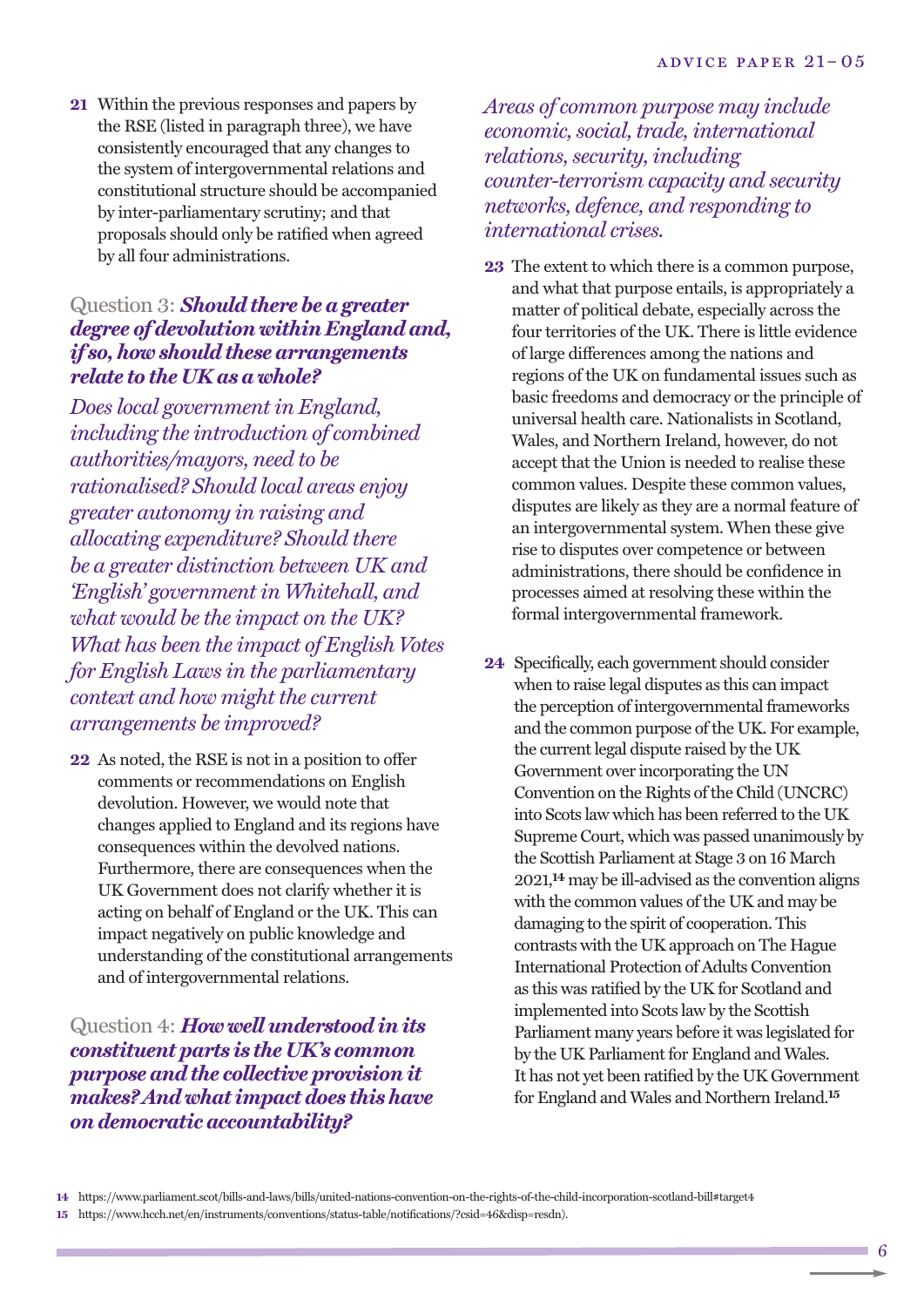#### Question 5: *How can the existing constitutional arrangements regarding the governance ofthe UK be made more coherent and accessible, or should the overall structure be revisited?*

*Should the constitutional arrangements continue to be bespoke or become more formalised? Should principles and parameters for a new constitutional framework be articulated? How can any new arrangements be embedded in the constitution such as suggestions for a new Act of Union or Charter of Union? How is the public currently informed about the arrangements? Does there need to be greater public awareness of, and education about, the arrangements and if so, how can this be achieved?*

- 25 The questions posed by the Committee focus on constitutional issues which are contested politically by parties across the UK. Administrations and political parties must work together to achieve changes to the current UK constitutional structure, this may require a change in culture in how governments regard and interact with each other.
- **26** A more orderly structure might help improve intergovernmental relations and dispute resolution, but these changes have to be made by agreement among all governments and follow a transparent public process so that there is trust in the system. It is now over 50 years since the report of the Kilbrandon Commission on the Constitution and the time may perhaps be ripe for another such review.
- **27** Intergovernmental discussions and processes should become more transparent, which may help to improve how governments raise disputes and how these are addressed through mediation. We recommend that consideration be given to whether the current inclusion of the Sewel convention in the devolution Acts provides sufficient constitutional protection to the authority of the devolved institutions.

Question 6: *How effective are the current funding arrangements for the UK and to what constitutionalimplications do they give rise?*

*How well have the fiscal frameworks introduced five years ago worked? Is the current approach to the distribution and deployment of funding and resources across the UK fair and efficient, and if not, how can this be improved? What impact will the UK Shared Prosperity, Levelling Up, UK Community Renewal, Towns and Community Ownership Funds have on the overall arrangements?*

- **28** Since 1999 the United Kingdom has experienced asymmetric devolution, with the initially mostly expenditure-based system gradually involving more taxation powers. Constitutional objectives and practical circumstances have differentiated the journeys of Scotland, Wales and Northern Ireland, and the final destinations cannot be known. There are no tidy solutions either to constitutional structures or to associated financing mechanisms for a continuing United Kingdom. The reasons for this are partly technical (differences in population size and prosperity) and partly political (the future of the Union is challenged, especially in Scotland and Northern Ireland).
- **29** Devolution, and particularly the devolution of fiscal power, has been developed piecemeal. The Calman and Smith Commissions introduced a degree of Scottish tax devolution. The Holtham and Silk Commissions started Wales on the path for tax devolution. Scotland has the Scottish Fiscal Commission as an independent fiscal forecaster, while Northern Ireland has recently established a Fiscal Commission and Fiscal Council. While the Calman and Smith Commissions have encouraged the devolution of certain fiscal powers, this has not been smooth. Of the Calman proposals, devolution of Aggregates Levy and Air Departure Tax (Air Passenger Duty in the rest of the UK) have not been implemented. The Smith proposals for partial VAT assignment have not progressed. The Smith Commission's first 'No Detriment' principle (when a UK tax is first devolved, then the devolved government neither gains nor loses revenue) has been observed; however, the second 'No Detriment' principle (that tax policy in one jurisdiction should not damage the revenues of another jurisdiction) has not been as, if taken seriously, it would prevent the effective exercise of most devolved tax powers.